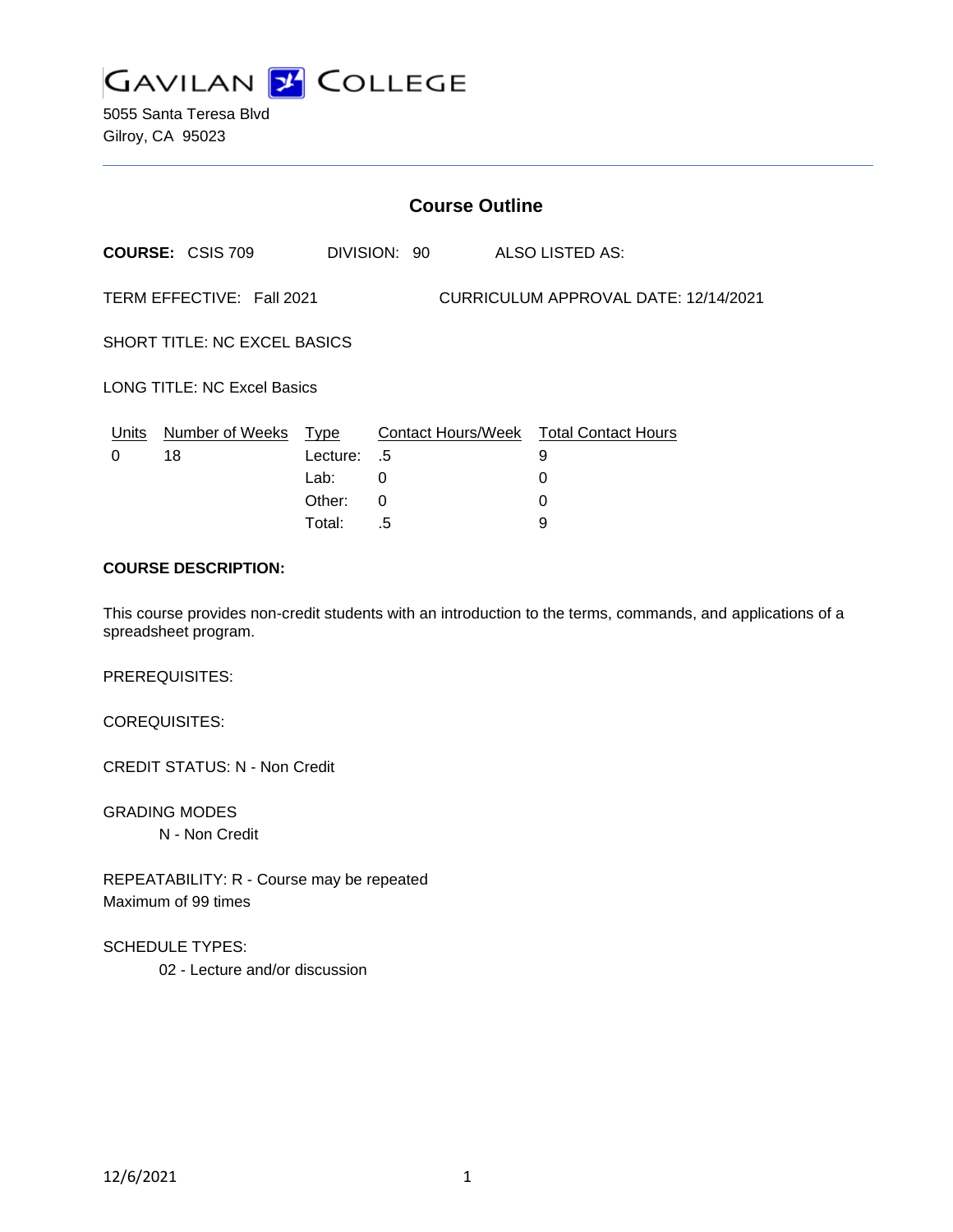## **STUDENT LEARNING OUTCOMES:**

By the end of this course, a student should:

- 1. Create a spreadsheet with column and row headings and formulas.
- 2. Format a spreadsheet with colors, patterns, borders, and cell styles.
- 3. Modify a spreadsheet, changing column/row widths, copying and creating formulas.
- 4. Print a spreadsheet using various page orientations, attributes, alignments, and page headings.
- 5. Create, modify, format, preview and print spreadsheets with charts and graphs.

## **COURSE OBJECTIVES:**

By the end of this course, a student should:

- 1. Identify the different components of the Excel worksheet.
- 2. Construct formulas to manipulate numeric data in an Excel worksheet.
- 3. Create a spreadsheet to tabulate and record numeric values.
- 4. Set up the chart function of Excel to represent numeric data in multiple formats.

#### **CONTENT, STUDENT PERFORMANCE OBJECTIVES, OUT-OF-CLASS ASSIGNMENTS**

Curriculum Approval Date: 12/14/2021

1 Hour

Content: Review course syllabus, lab requirements and rules.

Overview of spreadsheets.

Overview of Excel window.

Work with cells: Enter text, dates, and numbers.

Use undo, redo, and clear.

Edit, delete, format, find cells, rows, and columns.

1 Hour

Content: Create simple spreadsheets, using different types of data, such as text, dates and numbers.

Use spreadsheet commands to modify and format cells, rows and columns.

Work with files.

Use open, save, save as and other file commands.

Create folders and e-mailing files.

1 Hour

Content: Use templates, worksheets, and workbooks.

Use spreadsheet file commands, including save, save as, templates, and worksheets.

Format worksheets.

Format numbers, align cell contents.

Apply font changes: type, size, and colors.

Format tables with colors and borders.

Modify formats.

1 Hour

Content: Use formulas in spreadsheets.

Work with operators and order of precedence.

Create and copy formulas with absolute and relative cell references.

Freeze and split worksheet display.

Hide and unhide rows and columns.

Display formulas and check results.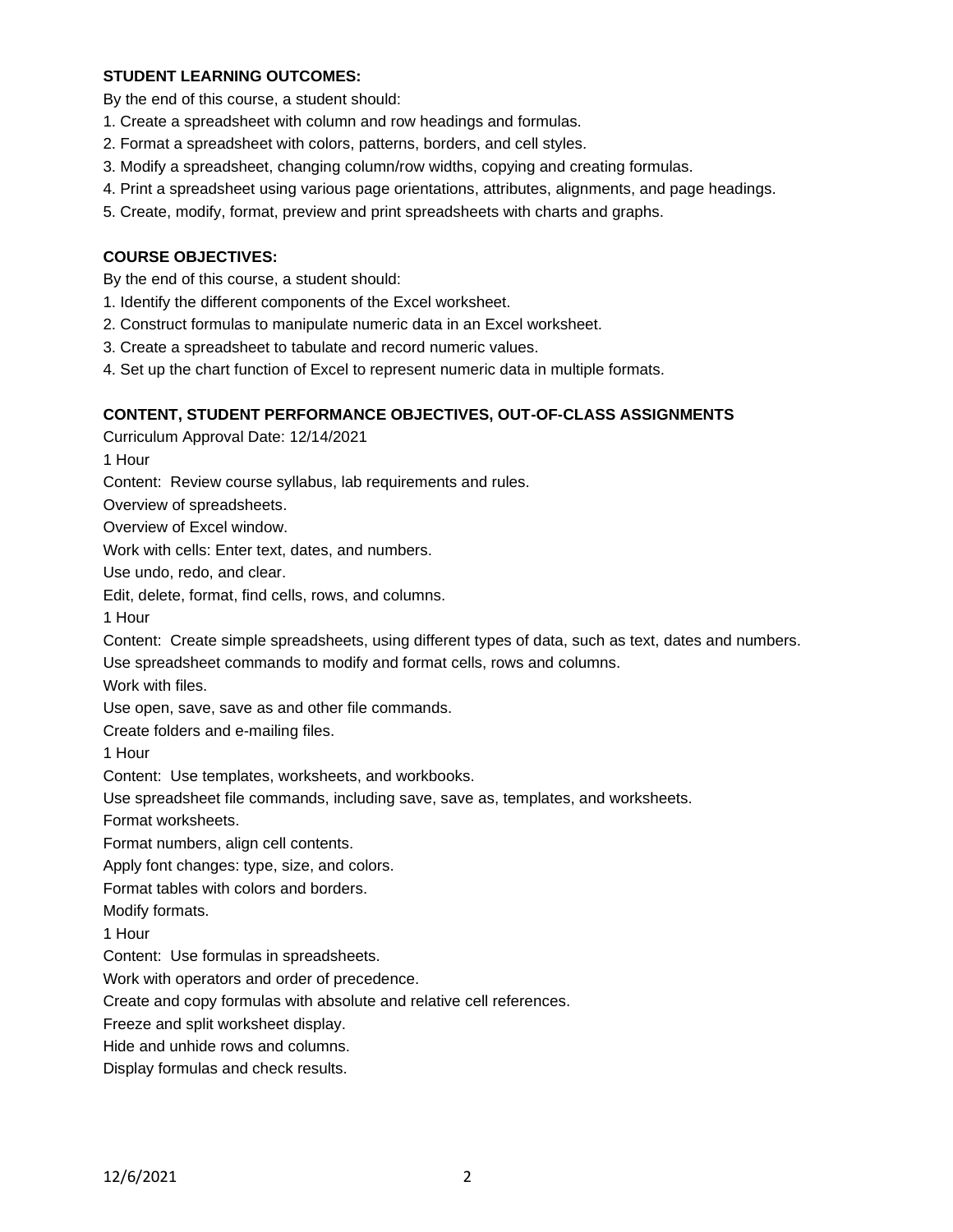# 1 Hour

Content: Create spreadsheets that use arithmetic operations to do calculations.

Use both absolute and relative cell references and copy formulas.

Freeze and split worksheet displays.

Hide and unhide rows and columns.

Display formulas and check results.

1 Hour

Content: Preview, modify, and print charts.

Use chart wizard to create a chart.

Insert, move, and delete an object.

1 Hour

Content: Create charts and objects in a spreadsheet.

Modify, move, and delete these objects and charts.

Import data from text files and other applications.

Export spreadsheet data in different formats and for different applications.

1 Hour

Content: Create, edit, and apply templates.

Use multiple workbooks.

Use custom number formatting and conditional formatting.

1 Hour

Content: Final Project. Set up a spreadsheet using workbooks. Import and export spreadsheet data using several formats and applications. Use custom number formatting and conditional formatting.

# **METHODS OF INSTRUCTION:**

Lecture, computer demonstrations, handouts.

# **METHODS OF EVALUATION:**

Objective examinations Evaluation Percent 20 Evaluation Description Class project. Problem-solving assignments Evaluation Percent 40 Evaluation Description Homework problems, in-class exercises. Skill demonstrations Evaluation Percent 40 Evaluation Description Class performances.

# **REPRESENTATIVE TEXTBOOKS:**

Students will be provided with Instructor-developed materials for this course.